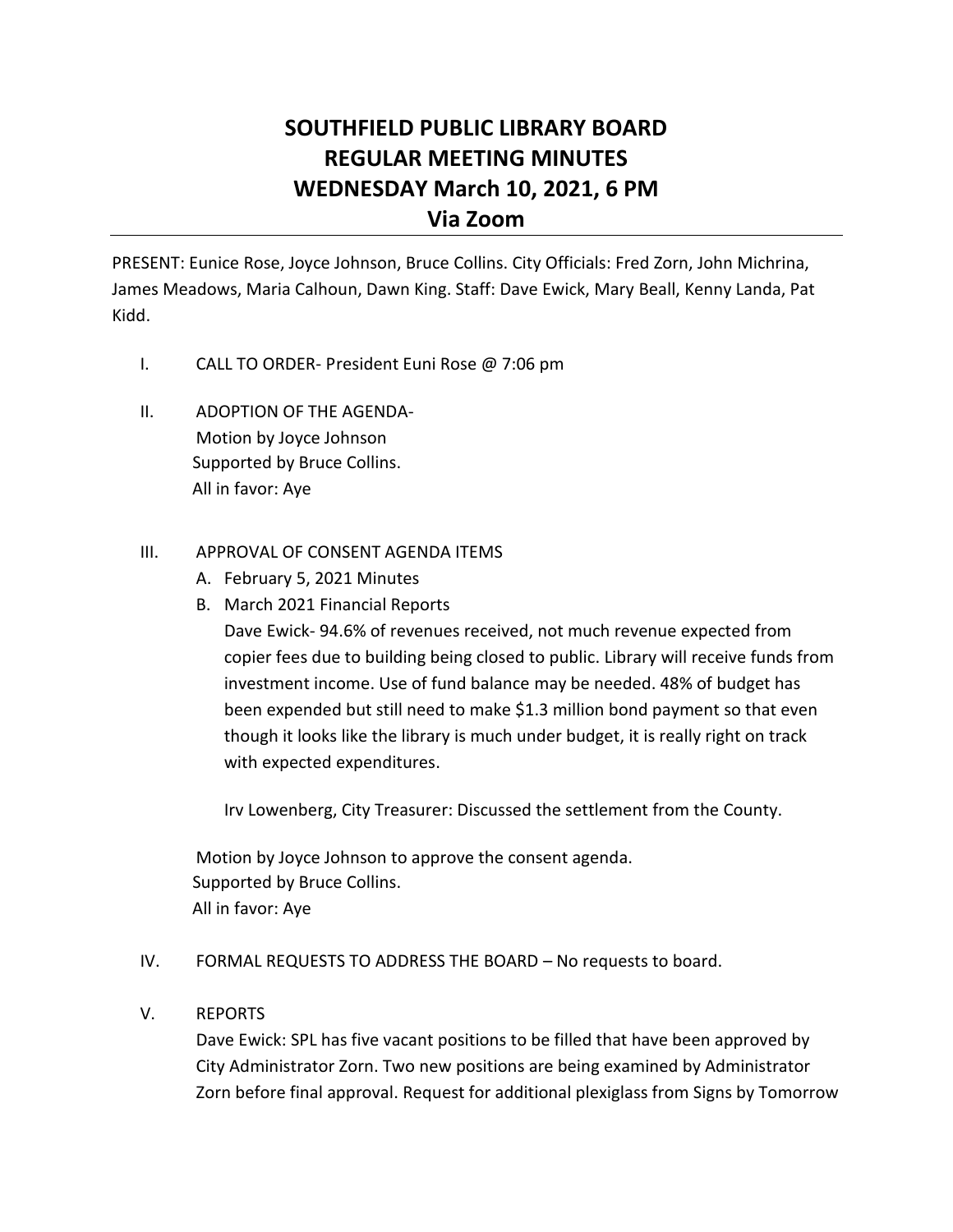going to City Council 3/22/2021. Current telephone system is at end of life and a Council agenda item is being prepared to present to City Council. FY22 budget has been approved by OMB and goes to City Administrator Zorn and on to Mayor SIver and City Council for adoption.

Fred Zorn, City Administrator: Budget will need personnel adjustment once all union contracts have been settled. Negotiation are ongoing and will be presented in final form to Mayor Siver.

### VI. BUSINESS

### A. Appointment of Interim Director

Fred Zorn, City Administrator addressed the Library Board regarding the importance of fulfilling the position of Interim Director until a new City Librarian is appointed. He noted that the Interim be offered the position immediately because of ongoing budget preparations and adjustment, Council agenda items that need to be presented and to handle day to day operations. Mr. Zorn highly recommends Ms. Mary Beall for the position of Interim Director. Ms. Beall has worked as Interim Director in a previous capacity and is very well qualified to manage the library. Ms. Beall works in with the City in various aspects and knows the library and has the best interest of the Southfield community in mind.

Mr. Zorn would like to involved the community in the selection of the new City Librarian. The Library Board would maintain authority over the selection process but would have input on what the community would like to see in the position of City Librarian.

James Meadows, HR Director -Strongly recommends that an offer for Interim Director be made and supports Mary Beall for the position of Interim Director of the Southfield Public Library. Mr. Meadows recommends a review of the job description and overall position of the City Librarian. There must be personnel in place to continue service and day to day operations.

Mary Beall, Assistant Library Director- Expanded and elaborated on the immediate goals for the library. The goal is to expand service to Southfield residents and open the building for browsing. The expansion would have to include protocols to safely protect patrons and staff. Staff are looking at creative ways to expand virtual services for patrons – In essence creating a library without borders.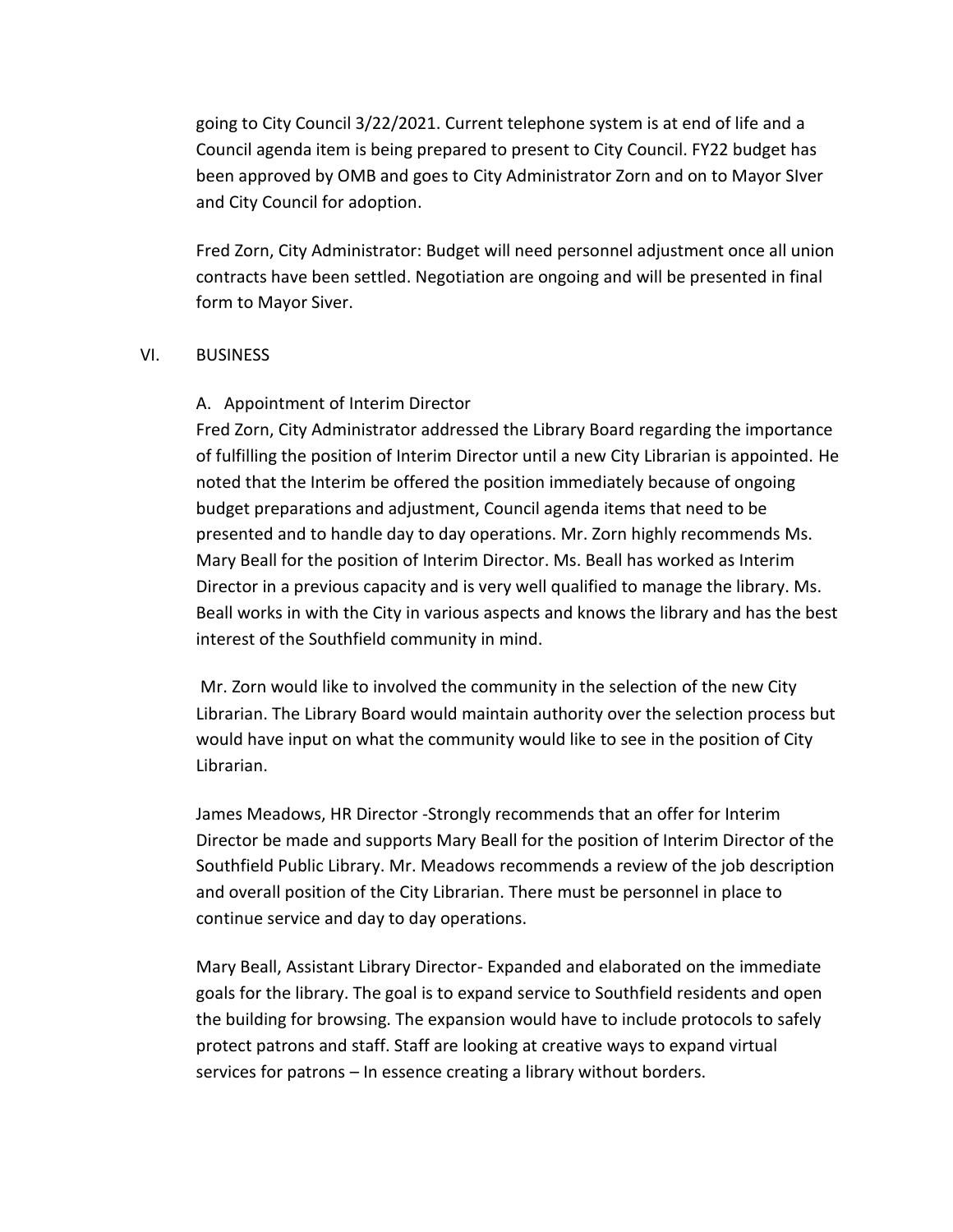Fred Zorn, City Administrator – There should be buy in and input from employees on how to safely reopen. Back filling vacant positions will be at the discretion of the Interim Director.

Euni Rose, Library Board President- The Interim Director will have full trust and authority to fulfill the duties of the position of City Library. There will be no second guessing, the Interim Director will be in charge with full authority.

Be it RESOLVED that the Southfield Public Library Board made a resolution to offer the position of Interim City Librarian to Mary Beall, to be effective March 15, 2021. Resolution: 03102021DIR

Motion: Bruce Collins II Supported: Joyce Johnson Motion carried: 3-0

Fred Zorn, City Administrator – In Fall 2020 a Council Resolution was passed regarding management pay and increases. The new City Librarian will receive pay step increases when all union contracts have been settled. Previously from 2008- 2014 there were no step increases for management.

Be it RESOLVED that the Southfield Public Library Board made a resolution that the salary of for the position of City Librarian will be paid to Interim City Librarian Mary Beall, to be effective March 15, 2021. Resolution: 03102021MEB

Motion: Bruce Collins II Supported: Joyce Johnson Motion carried: 3-0

James Meadows, HR Director – Recommends the selection process begin soon to post for the position of City Librarian. The board has the option to offer the Interim Directorship to Ms. Beall with the option to hire permanently after a specified time. Another option is to hire a Head Hunter which specializes in special recruitment handle the selection process and search for the new City Librarian. This option is considerably expensive, less Board control in the selection process. Third option for the Library Board to consider is having the City of Southfield Human Resources department handle the selection process for a new City Librarian. This option is considerably less expensive, Library Board kept apprised and involved in process and HR can assure that all aspects of the selection process is being handled according to City protocols and legal standards.